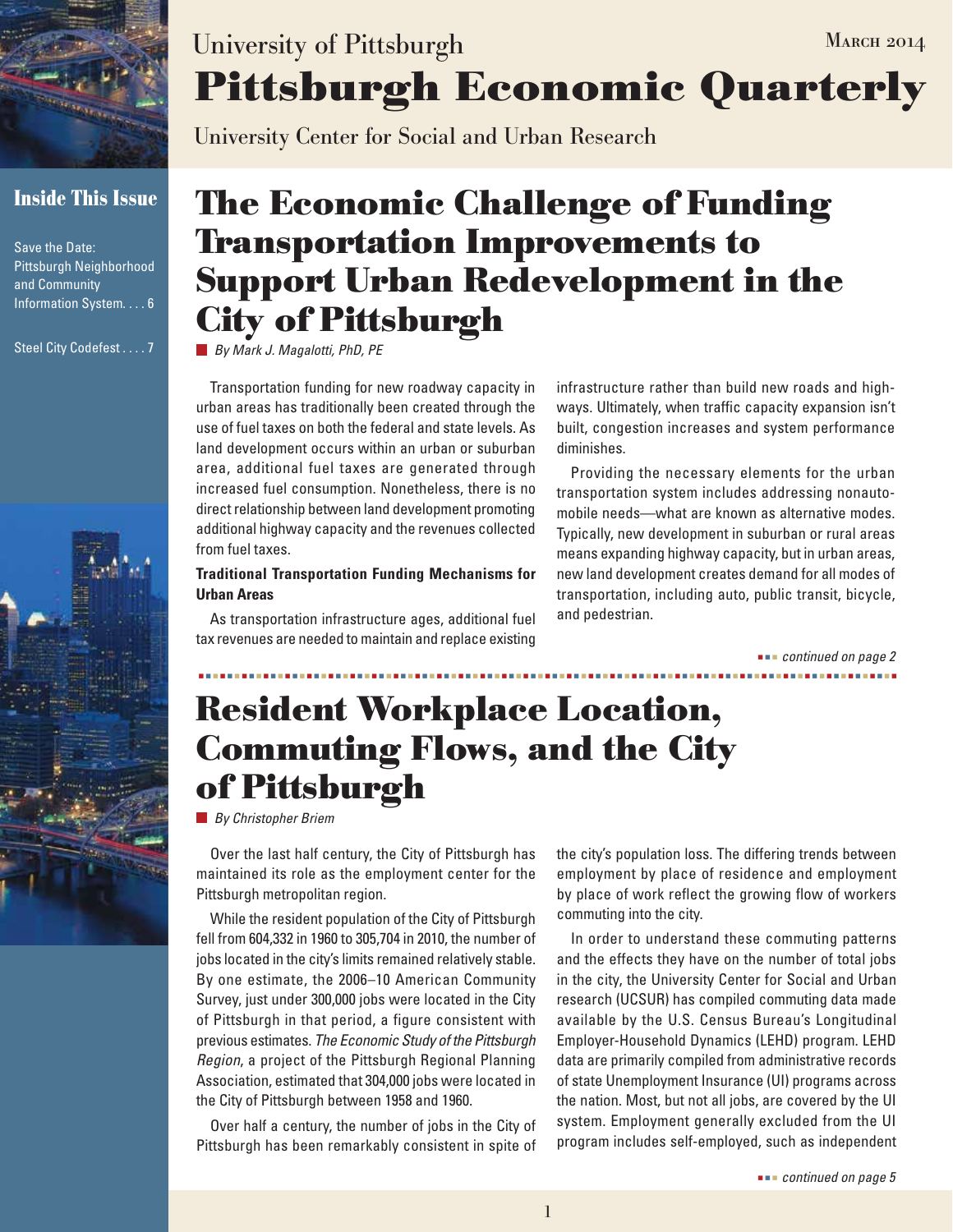#### **The Economic Challenge of Funding Transportation Improvements to Support Urban Redevelopment in the City of Pittsburgh**

 *continued from page 1*

As urban areas in many older cities undergo redevelopment, the impacts on the transportation system must be examined, including the impacts on alternative modes.

As new land development increases in these older urban areas, expanding highway capacity is limited by space and land uses. Today, transportation planning must examine increasing capacity for all modes of transportation to maintain or improve system performance. Unfortunately, though many older urban areas once had substantial transit and pedestrian networks, much of that infrastructure deteriorated or was eliminated.

To accommodate urban growth, more emphasis must be placed on increasing the capacity of nonautomobile systems, including public transit, bicycles, and pedestrian walkways. Enhancing alternative travel modes may also create other benefits, such as reduced congestion, as some commuters shift from auto travel to alternative transportation modes.

#### **Traffic Impact Fees and the Impact on Land Use in Urban Areas**

One potential source of funding for alternative modes of transportation can come from traffic impact fees. Traffic impact fees are charges that local governments assess on new development projects to fund the transportation improvements needed when the new development creates new impacts.

A potential change in the current traffic impact fee structure would allow traffic impact fees to fund alternative modes of transportation and not solely road and highway expansion.

A secondary benefit of using traffic impact fees to fund alternative modes of transportation is that it may encourage redevelopment of existing properties, including greater reuse of greyfield and brownfield sites. Traffic impact fees are paid based on the net increase in trips generated by the development project. Redevelopment projects typically pay a lower fee because impact fee credits are given for current land uses that are already generating trips from the site. This means that only the net increase in trips needs to be mitigated. This is a major contrast in land use impacts of suburban or rural development, which typically occurs on greenfield sites and results in greater impacts on the transportation system.

#### **Consideration of Impact Fees in the City of Pittsburgh**

Research was conducted to evaluate the effectiveness of using traffic impact fees in Pittsburgh. As additional capacity is created for transit, biking, and walking, will travelers shift to alternative modes and thus reduce traffic congestion? The work included an

| Contact                                                           | Impact fees<br>used for<br>alternative<br>transportation<br>projects? | <b>Specific</b><br>method used<br>to develop<br>program? | Legislation<br>permits<br>funding<br>alternative<br>transportation<br>projects? | Type of projects funded<br>with fees                                                                                                                                                                     | Used studies<br>to determine<br>effectiveness? | <b>Measures of</b><br>effectiveness?               | Alternative<br>methods of<br>funding? |
|-------------------------------------------------------------------|-----------------------------------------------------------------------|----------------------------------------------------------|---------------------------------------------------------------------------------|----------------------------------------------------------------------------------------------------------------------------------------------------------------------------------------------------------|------------------------------------------------|----------------------------------------------------|---------------------------------------|
| <b>Broward County,</b><br>Fla.                                    | Yes                                                                   | No                                                       | Yes                                                                             | Bus stops, shelters,<br>lighting, buses, sidewalks,<br>ADA ramps, bike facilities                                                                                                                        | No                                             | None                                               | None                                  |
| Hillsborough<br>County, Fla.                                      | <b>Yes</b>                                                            | No                                                       | <b>Yes</b>                                                                      | Bus pull-off lanes, widen-<br>ing intersections that have<br>high volumes of bus traffic                                                                                                                 | No                                             | None                                               | <b>None</b>                           |
| San Francisco.<br>Calif.<br>Municipal<br>Transportation<br>Agency | Yes                                                                   | <b>No</b>                                                | Unsure                                                                          | Transit headway<br>improvements; service<br>expansions; transit<br>reliability improvements;<br>regional transit<br>improvements; bicycle,<br>pedestrian, and pricing<br>programs to shift mode<br>share | Yes                                            | <b>Transit travel</b><br>time, transit<br>crowding | Parking<br>revenues.<br>sales tax     |
| Portland, Ore.<br>Bureau of<br>Transportation                     | Yes                                                                   | No                                                       | Yes                                                                             | Intersection improvements,<br>development of a light<br>rail expansion, bikeways,<br>sidewalks                                                                                                           | <b>No</b>                                      | None                                               | Parking<br>revenues                   |

#### **Table 1. Contact Base and Interview Summary**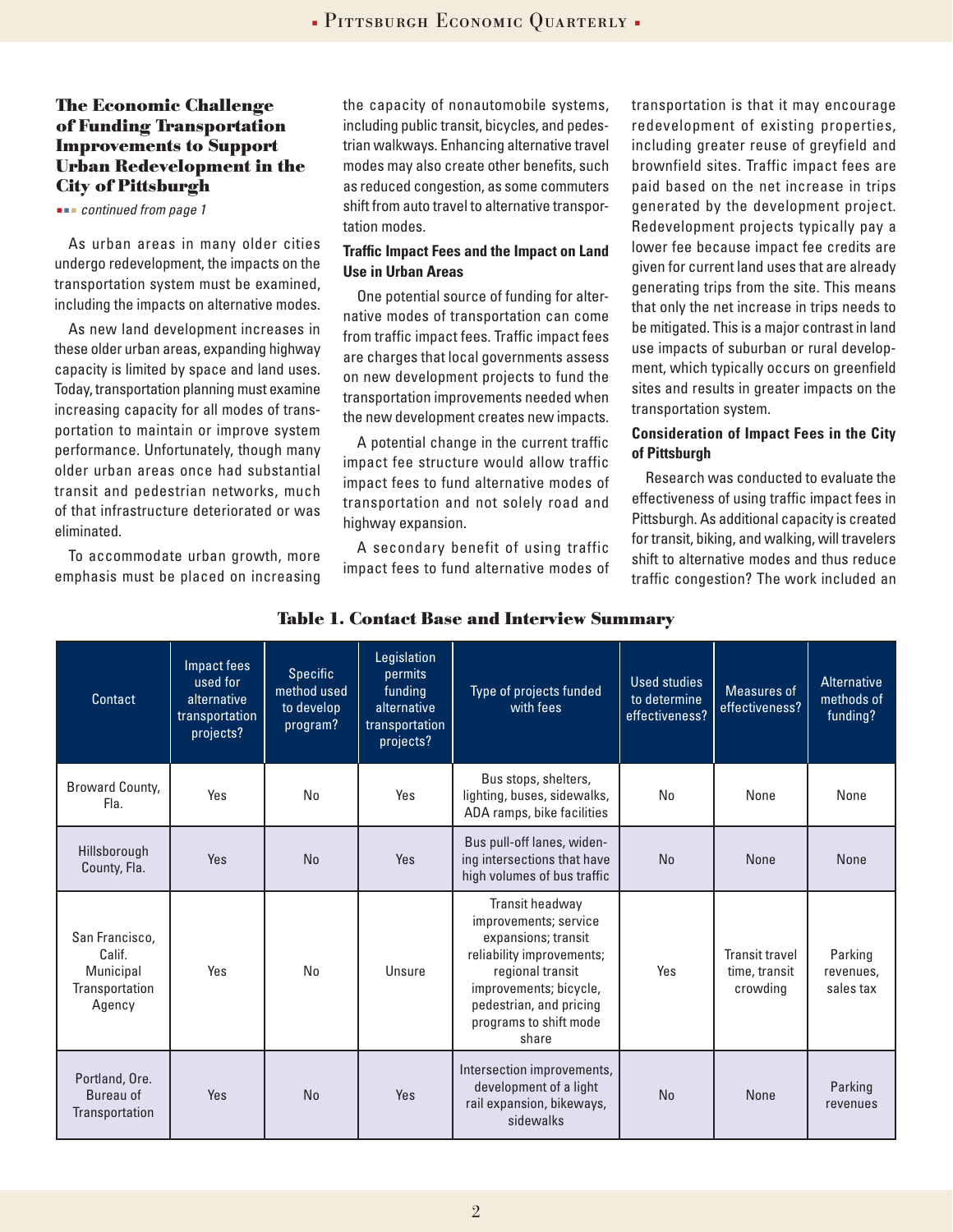

**Figure 1. City of Pittsburgh Southwestern Planning Commission Zone Structure**

evaluation of other urban areas that have explored this approach and forecast the effectiveness for the City of Pittsburgh.

A national survey of transportation planners and engineers who work with government agencies and administer traffic impact fees was conducted to determine if impact fees are used to fund alternative mode projects and how they are implemented. This survey identified alternative mode enhancements, such as pedestrian and transit facilities that are funded by impact fees and the methods of project selection and measuring effectiveness that are used.

The research also focused on a limited contact base of government agencies that have advanced this funding mechanism. This contact base, along with interviews with experts in the field, showed the current limited use of these fees (see Table 1). As shown, while impact fees are being used to fund alternative modes of transportation, measuring the effectiveness of these to reduce urban congestion has not been explored.

To examine whether impact fees could be effective in reducing congestion in the City of Pittsburgh, a travel demand model was used to forecast future conditions of travel system performance and financial feasibility. The model comes from the City of Pittsburgh, which is currently developing its first-ever long-range transportation plan, MOVEPGH, and has built a travel demand model in it to forecast long-range transportation needs of all transportation modes. The model, based on traffic analysis zones, includes forecasts of land use changes that impact travel demand (see Figure 1).

The model results revealed positive and

negative impacts on future travel conditions due to implementation of alternative mode projects (see Table 2). These were forecast to reduce total distance traveled on the roadway network by 7 percent, but with an increase in average travel distance.

The model projected the limited relative transportation benefits for the alternative mode enhancements selected for testing. This conclusion was based on comparing two different scenarios for 2035: 1) "no build"—conditions without alternative mode projects implemented; and 2) "build"—with alternative mode enhancements.

This conclusion is supported by results that revealed that four of the five measures of effectiveness (MOEs) showed negative results. Negative results were defined as degradation in travel conditions as described by the MOEs.

 *continued on page 4*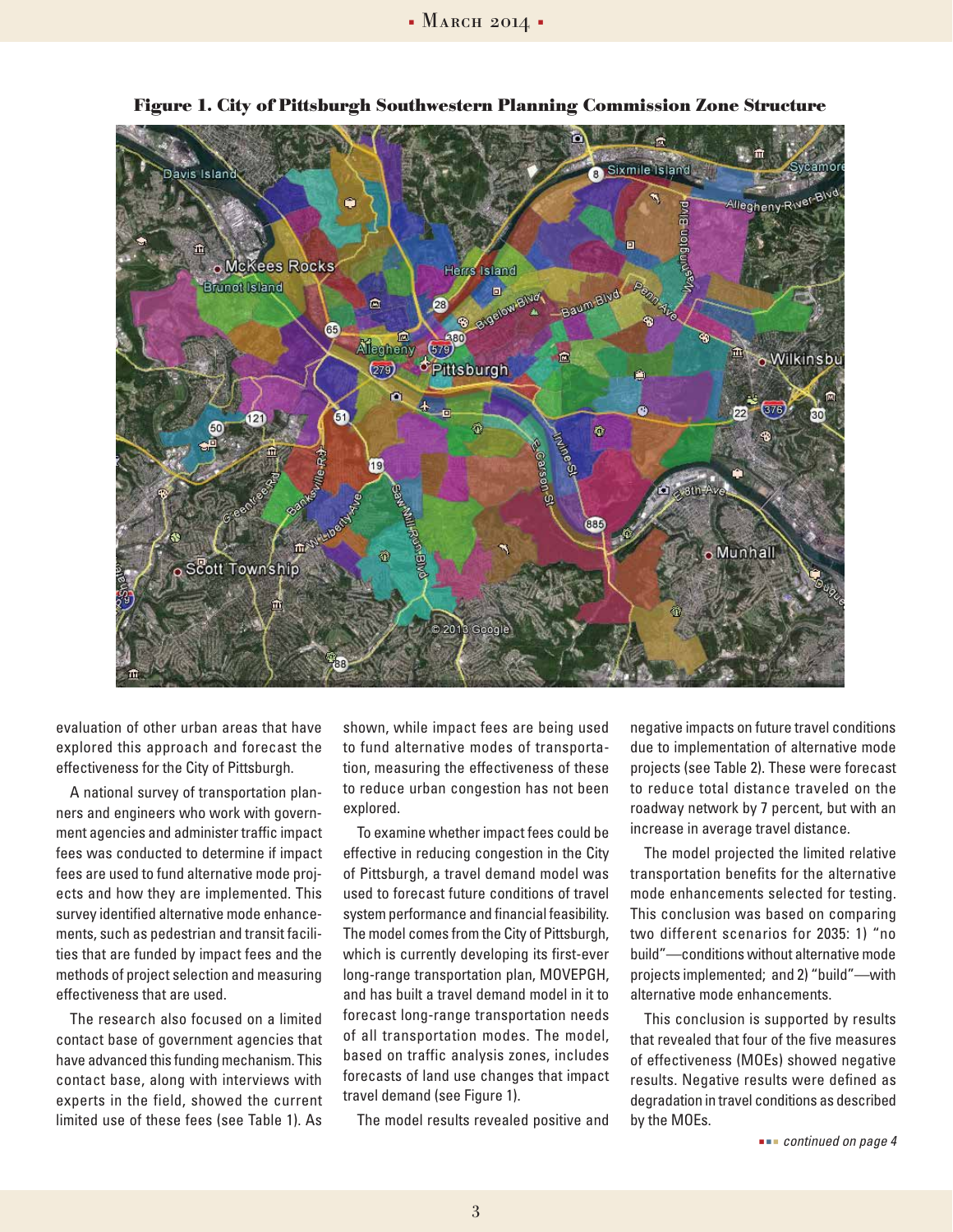| Measure of<br><b>Effectiveness</b>               |                                          | <b>Existing to Future Comparison</b> |                    | <b>Future Scenario</b><br>Comparison |                                                                                                               |
|--------------------------------------------------|------------------------------------------|--------------------------------------|--------------------|--------------------------------------|---------------------------------------------------------------------------------------------------------------|
|                                                  | <b>Units for Total Network</b>           | Year 2035 Build                      | Year 2035 No Build | 2035 No Build and Build              | <b>Analysis Summary</b>                                                                                       |
| <b>Total Distance</b><br>(vehicle*miles)         | Vehicle miles of travel                  | 6.6%                                 | 13.5%              | $-7.3%$                              | Reduction is a positive and<br>significant MOE                                                                |
| Average Travel<br>Time (minutes)                 | Average trip travel time<br>(minutes)    | 9.6%                                 | 8.4%               | 1.4%                                 | The increase in average<br>travel time is unexpected,<br>with a reduction in total<br>vehicle miles of travel |
| Average Travel<br>Distance (miles)               | Average trip travel<br>distance (miles)  | 2.2%                                 | 1.8%               | 0.4%                                 | Similar results to average<br>travel time; negative<br>impact unexpected                                      |
| Average Speed<br>(miles per hour)                | Average trip speed<br>(miles per hour)   | $-8.2%$                              | $-7.1%$            | $-1.0\%$                             | <b>Negative MOE reflects</b><br>increase in congestion                                                        |
| Number of<br><b>Congested Links</b><br>$(vc>=1)$ | Number of roadway<br>segments in failure | 11.5%                                | 11.3%              | $0.2\%$                              | Very slight negative impact<br>but not significant                                                            |

**Table 2. Model Results Analysis Summary**

However, when comparing the 2035 forecast no-build travel conditions to existing conditions in 2011 (the year of the model development), it was concluded that the increase in traffic congestion could have been significantly worse. The researchers concluded that by implementing the alternative mode projects travel conditions by the year 2035, transportation conditions will remain static or be slighted degraded. This was a positive impact projection, given the growth in the city and region that must be accommodated by the transportation system, with little or no increase in the highway capacity.

Potential impact fee revenues were estimated based upon the long-range projected land use changes in the City of Pittsburgh. The projected revenues were compared to the cost of the alternative mode projects to determine the financial feasibility of using impact fees for this purpose. Even under different scenarios of costs and travel, it was projected that there would be insufficient revenues to completely fund a program of alternative mode projects in Pittsburgh. This result was expected because traffic impact fees are rarely sufficient for fully funding major transportation investments and typically fall short of even the required 20 percent local funding levels.

The conclusion was that the revenues from traffic impact fees were projected to be in the range of 1.7– 2.0 percent of the total program costs. The level of capital cost investment in the alternative mode projects, the type of alternative projects selected, and the traffic impact fee structure are all variables that could be evaluated further to determine what combination of these could deliver a more positive result relative to funding alternative mode projects.

#### **Summary**

The results of this research revealed that projected traffic impact fees in the City of Pittsburgh to 2035 would have a limited positive impact on overall congestion, maintenance of expected travel characteristics, and net revenue benefits over transportation project costs.

Nonetheless, with limitations of this research, studying impact fees as a revenue source for alternative mode enhancements is worth exploring further. This research found that focusing traffic impact fees within a small area of a city may result in

more success. This ensures that the traffic impact fees generated by a development project benefit the transportation network close to the development. What is known as the "rational nexus" approach is used by many states, including Pennsylvania.

Pittsburgh's transportation planning model also revealed that when an urban area is a major regional employment and commerce hub, the impact of travel originating outside the city limits can outweigh the benefits gained from enacting the traffic impact fees for alternative modes of transportation. While mitigation of traffic impacts is the goal of the alternative transportation project funding, growth originating outside the city's boundaries may be too significant to overcome. Expansion of the impact area is an option to address this issue. Because regions experience economic development across municipal borders, traffic impact fee revenues could be enacted on a regional basis. Florida uses such a regional approach by enacting impact fees on a countywide level, and this may be an approach worth considering.

*Mark Magalotti can be reached at mjm25@pitt.edu.*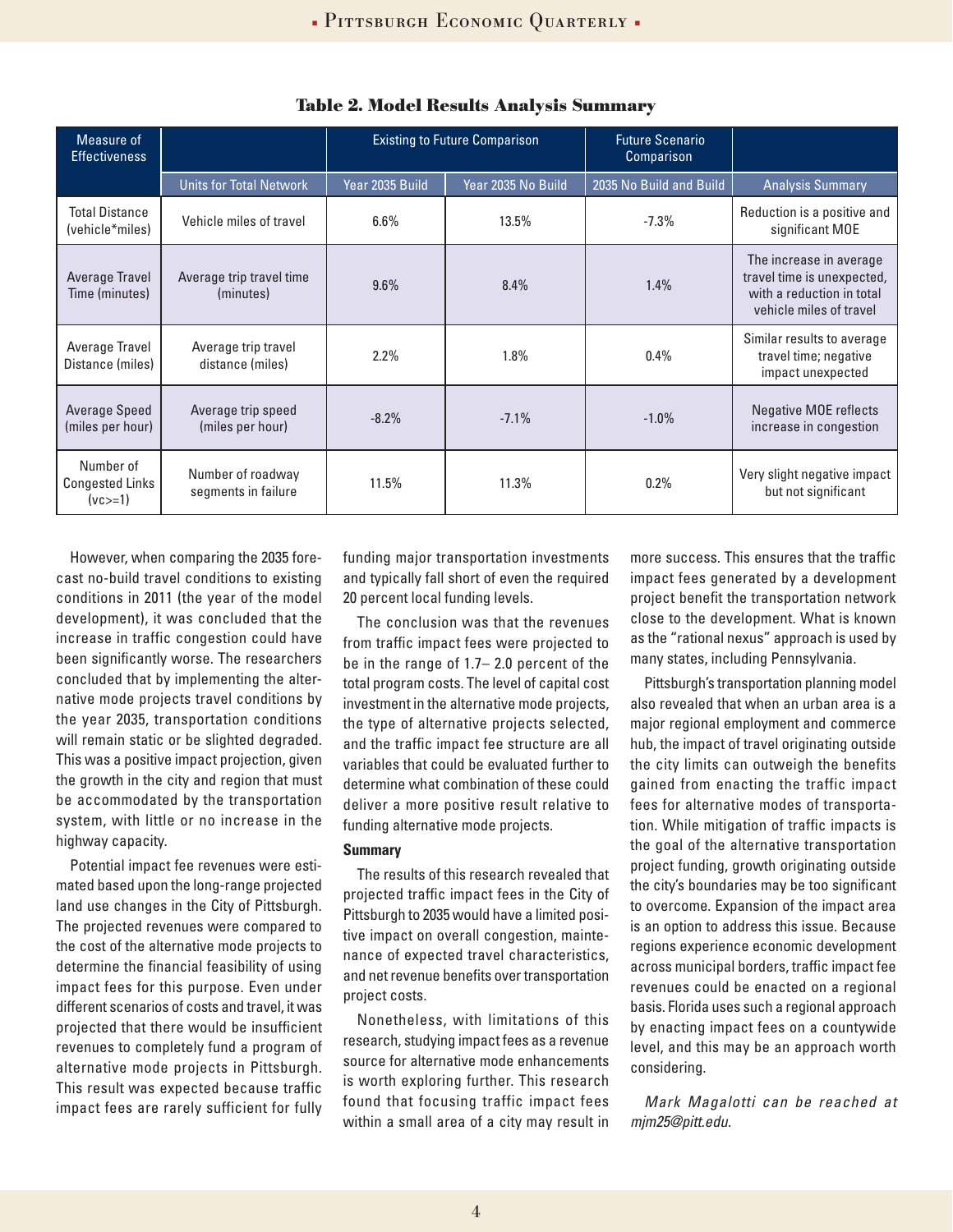#### **Resident Workplace Location, Commuting Flows, and the City of Pittsburgh**

 *continued from page 1*

contractors, certain workers at places of religious worship, children of sole proprietorships, and other limited categories of workers.

One data product made available via the LEHD program is the Origin-Destination Employment Statistics (LODES) data set. LEHD-LODES data provide detailed information on the geographic pattern of commuting flows. UCSUR has recompiled the LEHD-LODES data for a detailed look at the commuting flows affecting the City of Pittsburgh.

In 2011, 282,841 jobs were identified in the LEHD-LODES data set as having workplaces located within the City of Pittsburgh (see Figure 1), an increase of 8.9 percent from 2002. Of these positions, Pittsburgh residents filled 71,656 jobs, or 25 percent of total number of jobs in the city in 2011, while 211,185 positions were filled by workers residing outside the city and commuting into Pittsburgh for work.

In many nearby suburbs, more than half of the employed residents commute into the City of Pittsburgh for their jobs, including Edgewood, Wilkinsburg, Mount Oliver, Fox Chapel, and Swissvale (see Table 1). In 14 additional suburban communities, the concentration of employed residents working in the City of Pittsburgh exceeds 40 percent.

Another way to cut the same data set is to examine the total number of City of Pittsburgh resident workers and their workplace locations. In 2011, a total of 124,544 jobs were held by City of Pittsburgh residents, and, as shown at right, 57.5 percent of these jobs were located in the City of Pittsburgh.

The LEHD-LODES data can be used to measure what is characterized as "reverse commuting," or the flow of workers living in the City of Pittsburgh but working at jobs located elsewhere (see Figure 2). City residents "reverse commuted" to 53,554 jobs

 *continued from page 6*

**Figure 1. Total Jobs with Workplace Locations in the City of Pittsburgh, 2002–2011**



.<br>SUR/compiled from LEHD-LODES data. Job counts represent inhs covered under Source: UCSUR/compiled from LEHD-LODES data. Job counts represent jobs covered under<br>Unemployment hours of a management of *Unemployment Insurance programs only.*

| Table 1. Municipalities with the Highest Concentrations of |  |  |
|------------------------------------------------------------|--|--|
| Employed Residents Working in the City of Pittsburgh, 2011 |  |  |

|                         |              |        | <b>Employed Residents</b>           |  |  |
|-------------------------|--------------|--------|-------------------------------------|--|--|
| <b>Municipality</b>     | <b>Total</b> |        | Workplace in the City of Pittsburgh |  |  |
| Edgewood                | 1,719        | 1,008  | 58.6%                               |  |  |
| City of Pittsburgh      | 124,544      | 71,656 | 57.5%                               |  |  |
| Wilkinsburg             | 6,368        | 3,479  | 54.6%                               |  |  |
| <b>Fox Chapel</b>       | 1,956        | 1,034  | 52.9%                               |  |  |
| <b>Mount Oliver</b>     | 1,326        | 689    | 52.0%                               |  |  |
| Swissvale               | 4,020        | 2,015  | 50.1%                               |  |  |
| Churchill               | 1,595        | 737    | 46.2%                               |  |  |
| 0'Hara                  | 3,734        | 1,693  | 45.3%                               |  |  |
| <b>Forest Hills</b>     | 3,661        | 1,646  | 45.0%                               |  |  |
| Thornburg               | 493          | 220    | 44.6%                               |  |  |
| Brentwood               | 4,703        | 2,046  | 43.5%                               |  |  |
| Green Tree              | 2,243        | 972    | 43.3%                               |  |  |
| Sharpsburg              | 2,868        | 1,240  | 43.2%                               |  |  |
| <b>Baldwin Township</b> | 1,051        | 452    | 43.0%                               |  |  |
| Homestead               | 990          | 424    | 42.8%                               |  |  |
| <b>Braddock Hills</b>   | 789          | 334    | 42.3%                               |  |  |
| Munhall                 | 5,105        | 2,127  | 41.7%                               |  |  |
| Rankin                  | 650          | 270    | 41.5%                               |  |  |
| <b>Baldwin Borough</b>  | 9,226        | 3,764  | 40.8%                               |  |  |
| Whitehall               | 6,421        | 2,594  | 40.4%                               |  |  |

*Source: UCSUR/compiled from LEHD-LODES data*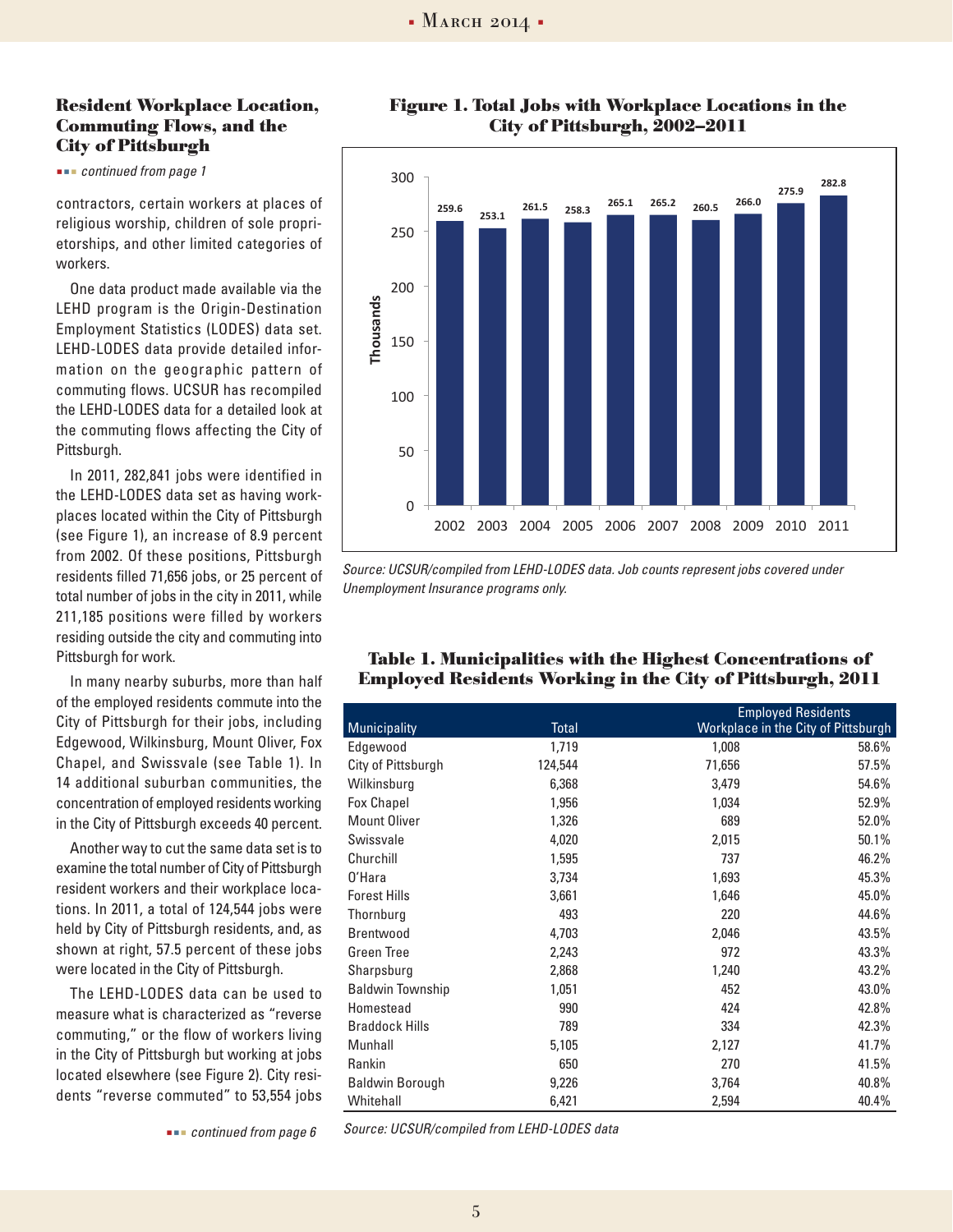#### **Resident Workplace Location, Commuting Flows, and the of Pittsburgh**

 *continued from page 1*

located outside the city, representing an increase of 1.9 percent from 2002.

The most common destinations of Pittsburgh residents working outside the city were large suburban employment centers, led by the communities of Green Tree, Robinson, Ross, Monroeville, and Moon. Overall, the City of Pittsburgh continues to

#### **Table 2. Top Workplace Locations of Reverse Commuters Residing in the City of Pittsburgh, 2011**

| Location            | <b>Workers</b> |
|---------------------|----------------|
| Green Tree          | 2,417          |
| Robinson            | 1,857          |
| Ross                | 1,848          |
| Monroeville         | 1,686          |
| Moon                | 1,417          |
| 0'Hara              | 1,274          |
| <b>West Mifflin</b> | 1,212          |
| <b>Bethel Park</b>  | 1,193          |
| Mt. Lebanon         | 1,178          |
| Scott               | 1,107          |
|                     |                |

*Source: UCSUR/compiled from LEHD-LODES data*

![](_page_5_Figure_8.jpeg)

![](_page_5_Figure_9.jpeg)

*Source: UCSUR/compiled from LEHD-LODES data* 

provide a concentration of jobs for communities throughout the region.

Commuting data made available through the LEHD-LODES analysis provide a number of ways to examine employment trends in the Pittsburgh region.

*Additional data on commuting patterns are available on UCSUR's Pittsburgh Urban Blog online at www.ucsur.pitt.edu/thepub.php. Robert M. Gradeck of UCSUR's Urban and Regional Analysis program and consultant Lee Bash worked on compiling the LEHD data used in this report.* 

## **Save the Date**

**Pittsburgh Neighborhood and Community Information System (PNCIS) Fifth Annual Users' Conference** Friday, June 6, 2014 1:00–4:30 p.m. University Club, 123 University Place, University of Pittsburgh

**Featured Speaker:** Seema Iyer, Associate Director of the Jacob France Institute and Research Assistant Professor at the Merrick School of Business, University of Baltimore

The PNCIS Users' Conference is held in partnership with Neighborhood Allies and the Federal Reserve Bank of Cleveland. For more information, contact pncis@pitt.edu or 412-624-9177.

![](_page_5_Picture_18.jpeg)

![](_page_5_Picture_19.jpeg)

FEDERAL RESERVE BANK of CLEVELAND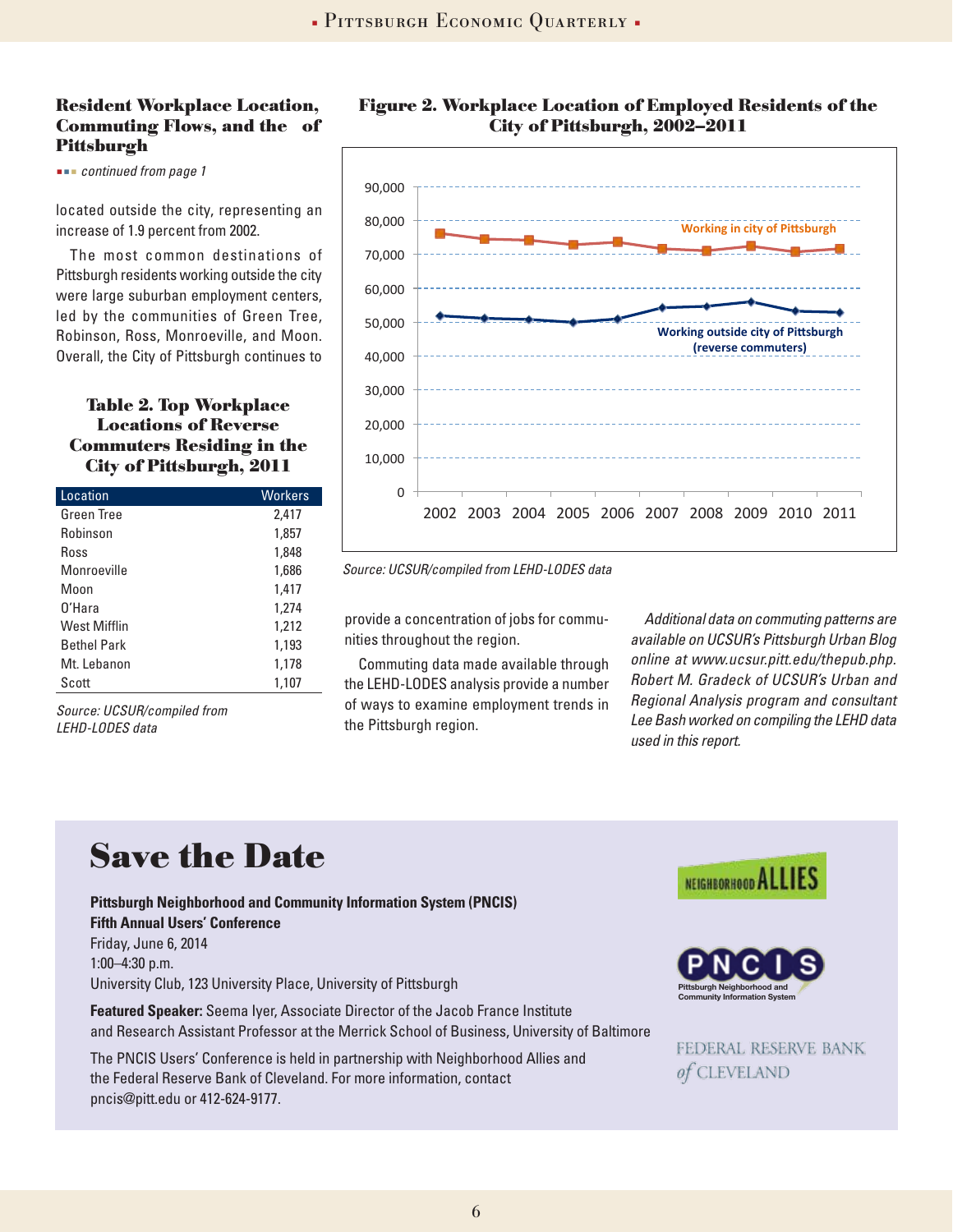### **Steel City Codefest**

*By Sabina Deitrick and Robert Gradeck*

Community organizations and more than 100 civic-minded software developers and designers converged on the weekend of February 22-23, 2014, for the second annual Steel City Codefest. Building on the energy and experience of the first Steel City Codefest (see *PEQ*, March 2013), organizers sought to create more extensive partnerships between event participants and civic organizations devoted to improving quality of life in city neighborhoods. The event was held at American Eagle Outfitters' corporate headquarters in the SouthSide Works.

Steel City Codefest is one of hundreds of civic apps competitions—or "hackathons" held in cities around the world. Emerging from the long thread of "democratizing data" and promoting greater access to government data, many civic apps competitions were established to bring the tech community, with its programming skills, together with open government data to build creative and useful applications that benefit local communities. Along the way, civic apps competitions were featured in the promotion of open government data with their focus on greater government transparency and accountability.

While the 2013 Steel City Codefest generated useful apps, organizers of the 2014 Steel City Codefest sought to improve the level of engagement of community and grassroots organizations in the event. More than 50 local nonprofit and government organizations presented "challenges" directly to teams of Codefest participants at a pitch session in early February.

Codefest organizers then selected challenges from eight organizations for the February event. Software teams worked with challenges from the Three Rivers Workforce Investment Board, Bike Pittsburgh, Checkpoint, the City of Pittsburgh, Pittsburgh Cares, Planned Parenthood of Western Pennsylvania, Northern Area Multi Service Center, and the Salvation Army over the 24-hour period, with the winning teams working with the City of Pittsburgh, Planned Parenthood, and Pittsburgh Cares. UCSUR

![](_page_6_Picture_7.jpeg)

*Pittsburgh Mayor Bill Peduto with Codefest participants.*

was represented in the Codefest effort, with Robert Gradeck serving on the planning committee and Robert Keene as a judge.

To promote Codefest designs moving to useful applications, the Forbes Funds and BNY Mellon Foundation provided a grant pool of \$35,000 for organizations and their teams to apply for small grants to support the completion of the apps.

Hackathons face two major critiques: that tech participants don't engage more disadvantaged communities or residents in building their applications and, even when events are held with a more grassroots focus, that few of the tools built are ever completed or used. The Steel City Codefest organizers purposively addressed both of those concerns in this year's event.

UCSUR has been involved in events such as the Steel City Codefest as part of its data agenda for community revitalization. As the City of Pittsburgh has just passed its open data legislation and other units seek to "open" their data delivery, UCSUR looks forward to continued involvement as an "information intermediary" by making more data available and accessible; promoting ease of use; fostering the use of data in

![](_page_6_Picture_13.jpeg)

*Groups meet the challenge.*

research, evaluation, and decision making; and enhancing civic engagement through data use and understanding.

The Steel City Codefest is a partnership of the Urban Redevelopment Authority of Pittsburgh and PowerUp Pittsburgh, a collaboration of government, business, universities, and entrepreneurs to accelerate the commercialization of technology innovation activities in Pittsburgh. More information about the event can be found at steelcitycodefest.com.